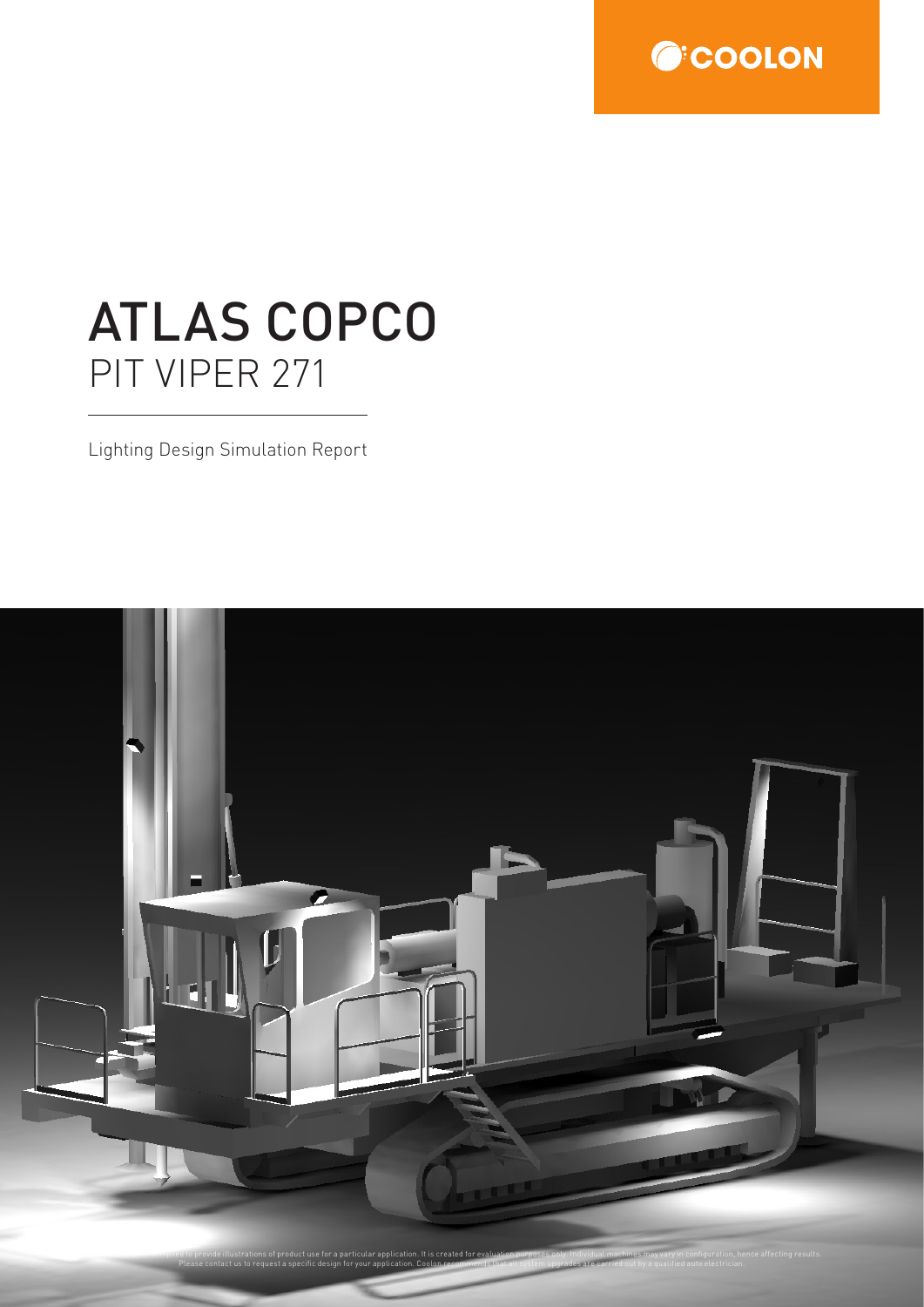### SUGGESTED LAYOUT

| Model No.  | Luminaire        | Optic Type                         | Quantity |
|------------|------------------|------------------------------------|----------|
| CP24-M-NOP | CP24 Flood Light | No Optics (120° Beam Angle)        |          |
| CP9-M-L07  | CP9 Flood Light  | $L07$ $(+/- 7^{\circ}$ Beam Angle) |          |
| MC12-D-NOP | Machine Light    | N/A                                |          |

![](_page_1_Figure_4.jpeg)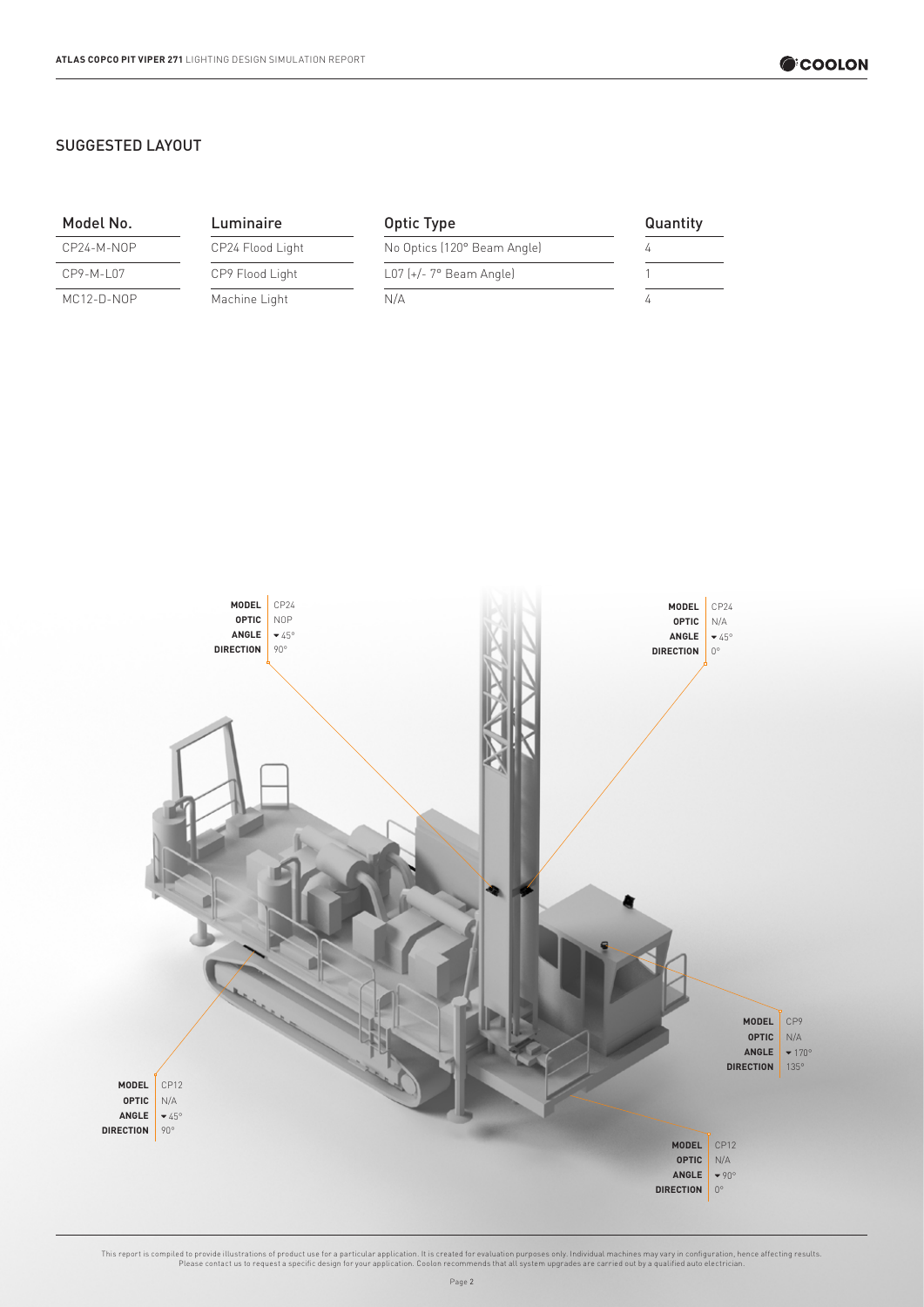### SUGGESTED LAYOUT

| Model No.   | Luminaire        | Optic Type                  | Quantity |
|-------------|------------------|-----------------------------|----------|
| CP24-M-NOP  | CP24 Flood Light | No Optics (120° Beam Angle) |          |
| $CP9-M-L07$ | CP9 Flood Light  | $L07$ (+/- 7° Beam Angle)   |          |
| MC12-D-NOP  | Machine Light    | N/A                         |          |

![](_page_2_Figure_4.jpeg)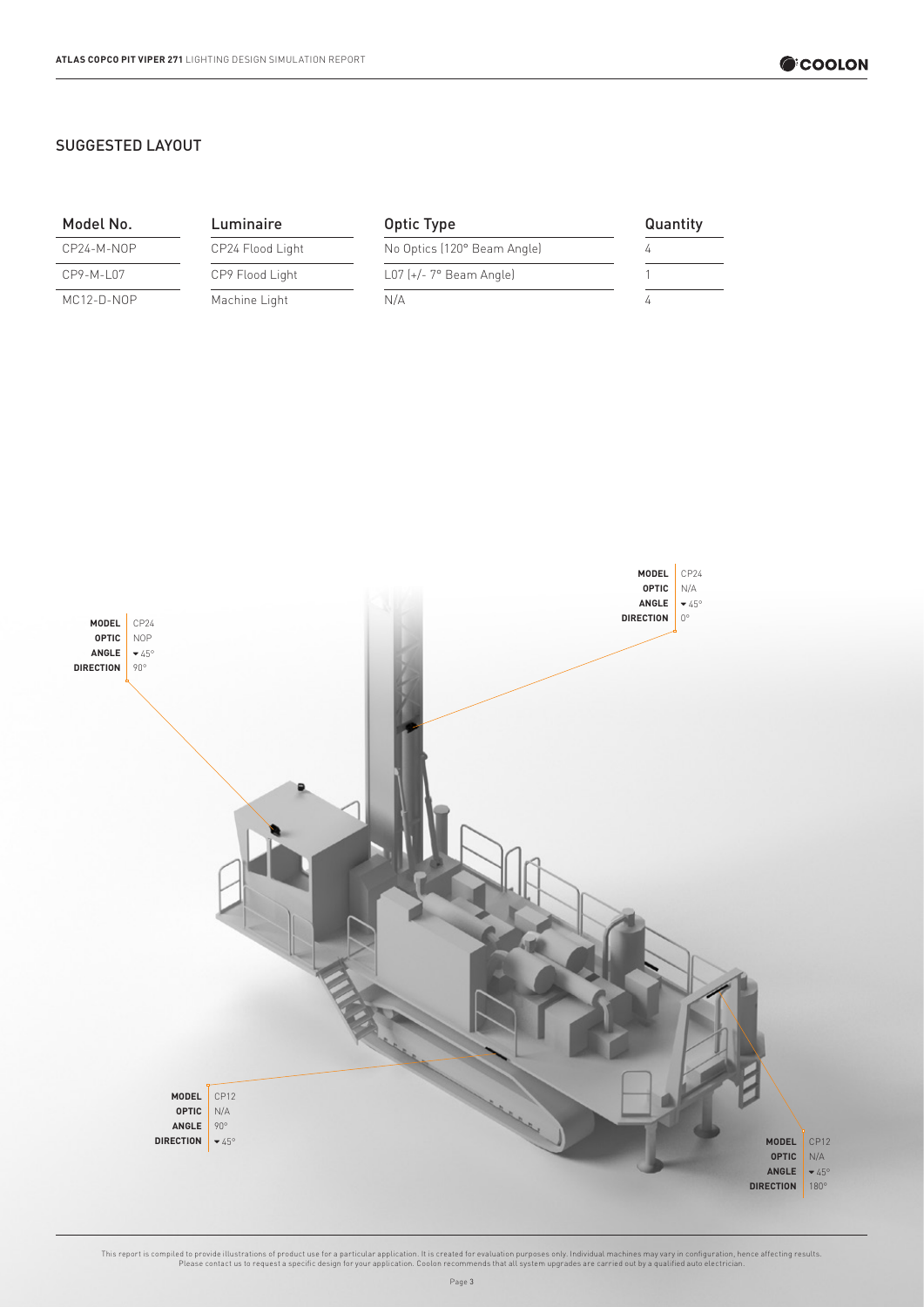![](_page_3_Picture_1.jpeg)

![](_page_3_Picture_2.jpeg)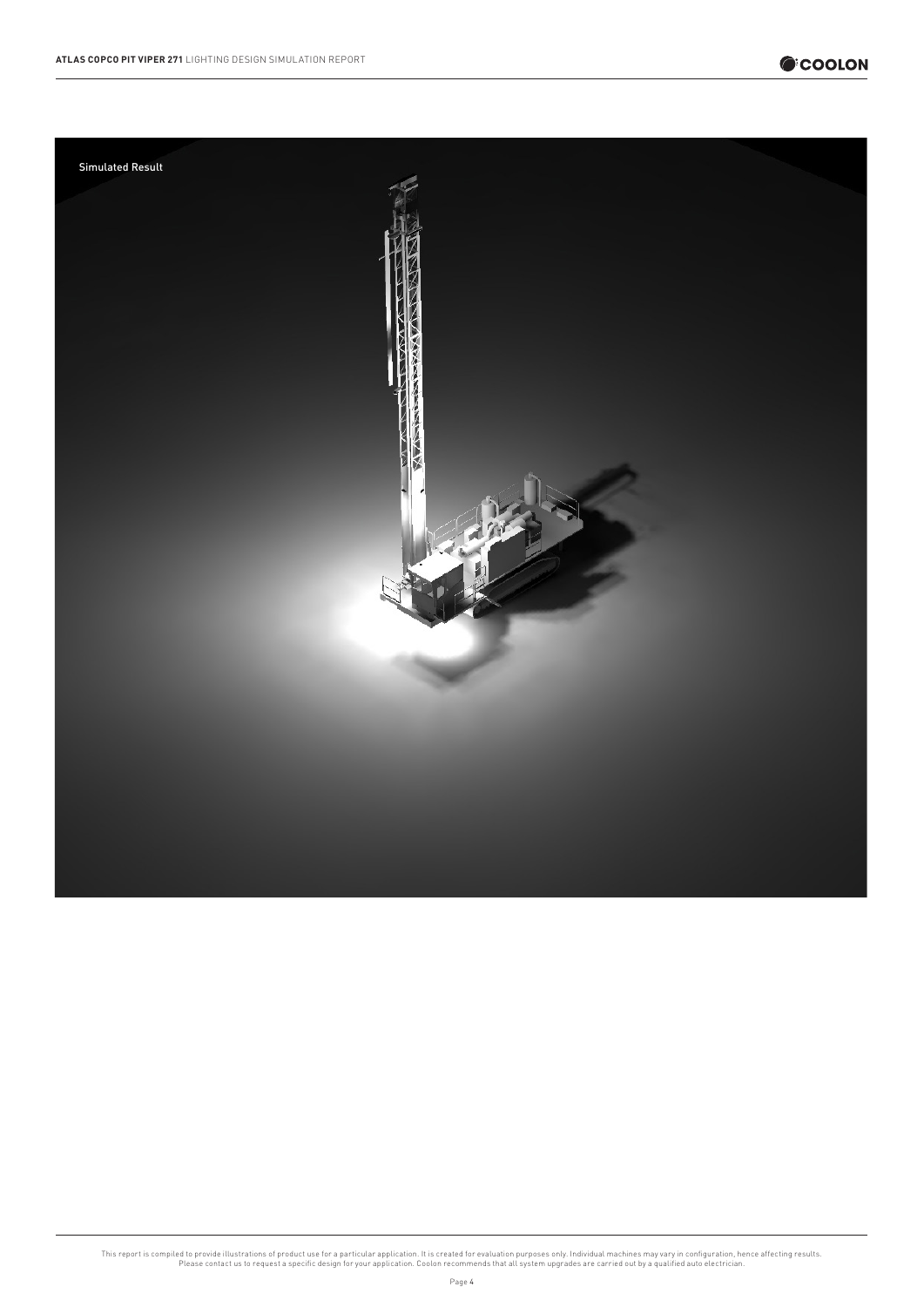![](_page_4_Picture_2.jpeg)

![](_page_4_Picture_3.jpeg)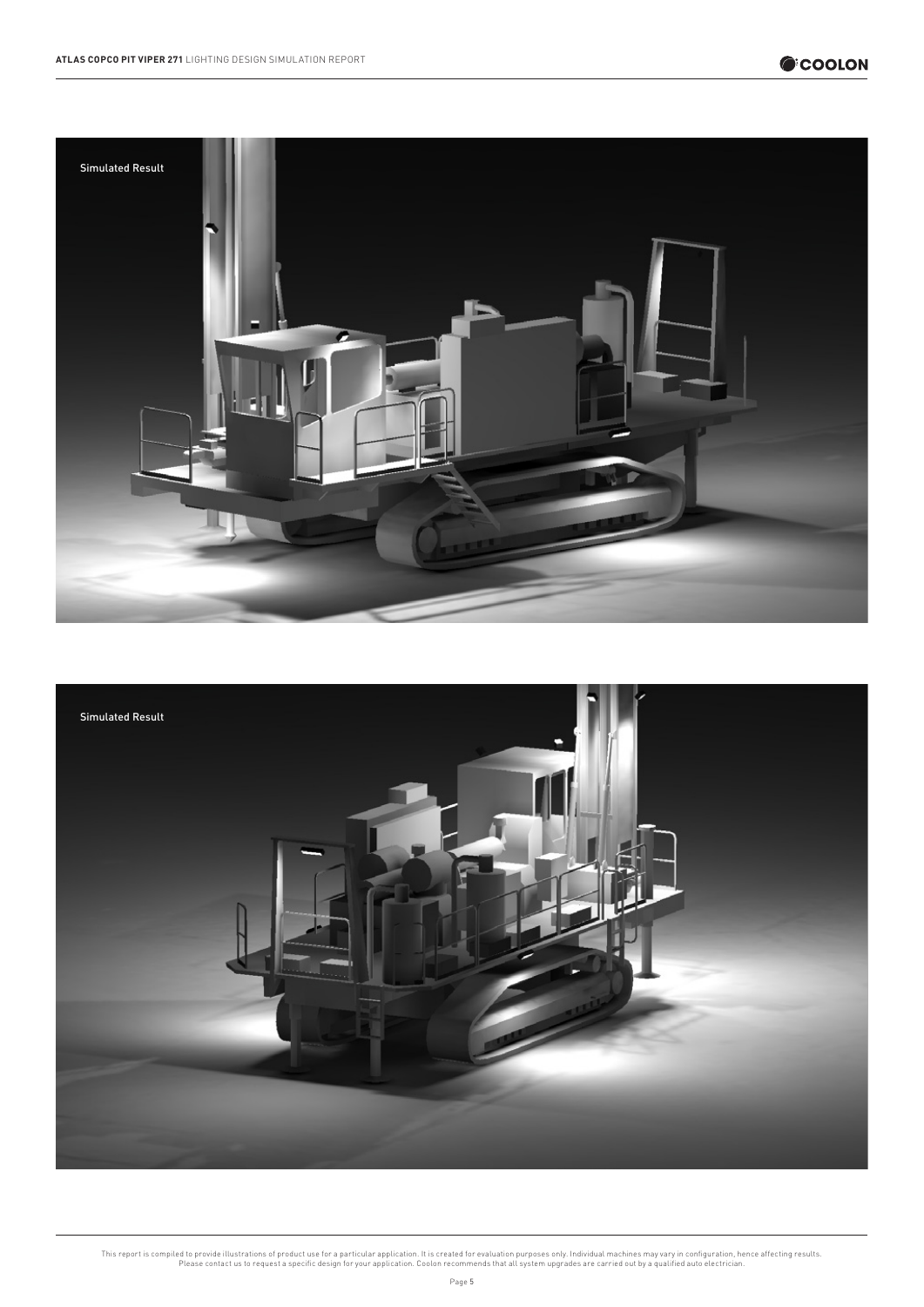![](_page_5_Figure_2.jpeg)

Light loss/maintenance factor: 0.85 Ambient temperature: 35°C